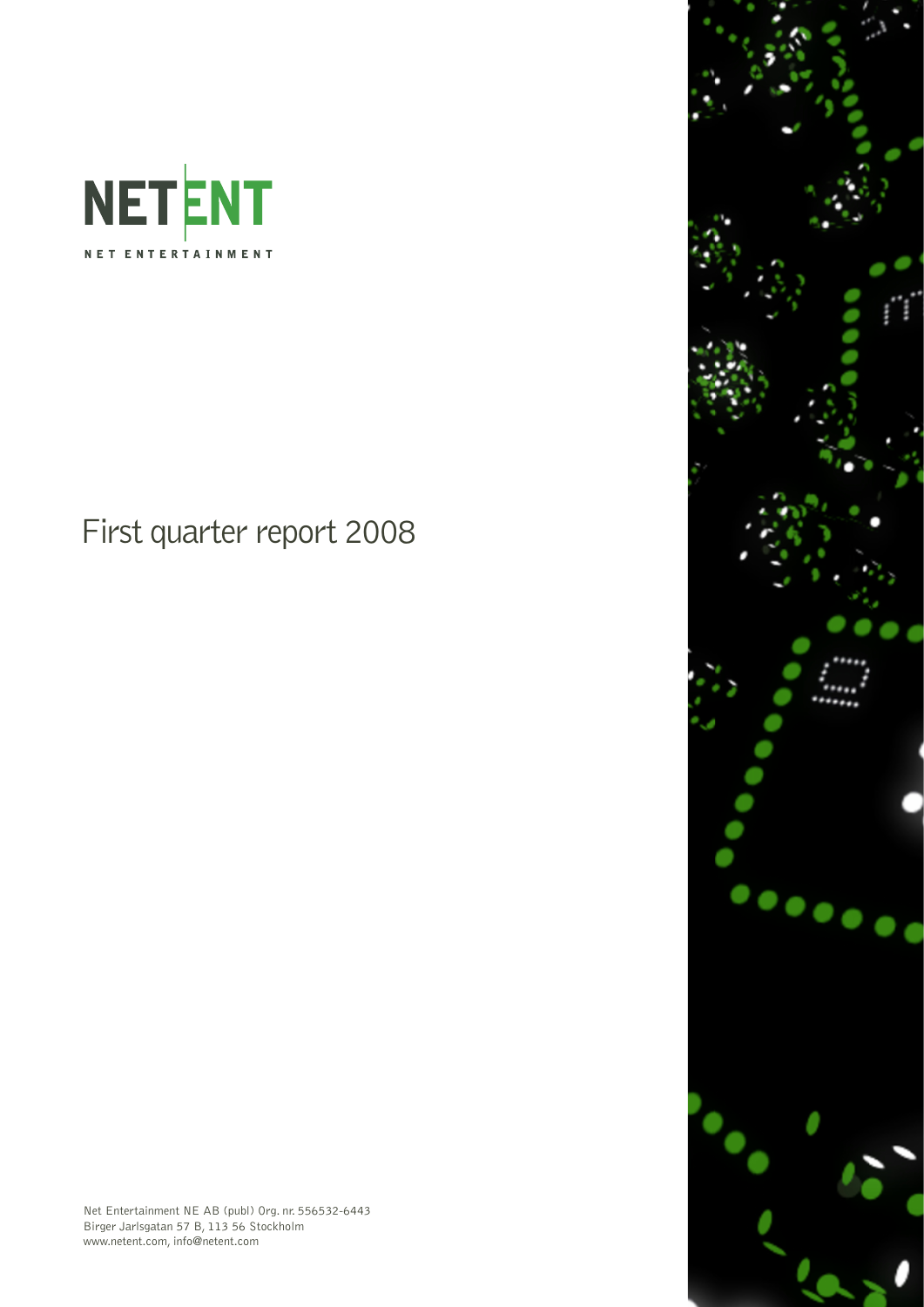# Net Entertainment NE AB (publ)

## Net Entertainment hereby submits its Interim Report for the period January - March 2008

- Net sales increased by 27% to SEK 42.8 (33.7) million.
- Operating profit increased by 35.1% to SEK 16.9 (12.5) million.
- Profit after tax increased by 34.4% to SEK 15.4 (11.5) million.
- Net profit margin was 36.1 % (34.1).
- Operating margin was 39.6 % (37.2).
- Earnings per share amounted to SEK 0.39 (0.29).
- 4 new license agreements for CasinoModule™ were signed.
- Pilot order for CasinoCafé™

## **Comments from Johan Öhman, CEO**

"Net Entertainment achieved strong development in the first quarter, with a 27.0 percent increase in net sales over the same period in 2007 and a 17.7 percent increase over the previous quarter. Profitability continues at a healthy level and the operating margin rose to 39.6 percent for the quarter. Growth is being driven by the generally strong growth in the market, successful new games and new customers opening a number of casinos in the quarter. Net Entertainment continues to make good sales progress and four new licence agreements for CasinoModule™ were entered into during the quarter. One of the agreements is with leading operator, bet-athome.com. In addition, a pilot order for CasinoCafé™ was secured.

During the quarter, Net Entertainment has pursued its recruitment process in order to strengthen the organisation and reduce its dependence on consultants. The Company has also begun with the development of contracts in the Ukraine in a bid to accelerate the pace of development and to increase the cost efficiency. Net Entertainment's continuing focus on product development offers excellent opportunities for the Company to consolidate its position in the market and gain additional market share.

Net Entertainment's Board of Directors has decided to file an application to move its exchange listing to the OMX Exchange Stockholm, Small Cap, in 2008. The work is ongoing this and the aim is that the transfer will take place in the third quarter of 2008. The transition to a different exchange will increase the knowledge about Net Entertainment and likely also the liquidity in the stock.

The online gaming market is predicted to continue experiencing positive growth, which benefits us through the organic growth of our current licensees. Our highly competitive product portfolio and continuing focus on the development of new, innovative games also present us with excellent opportunities for entering into agreements with new customers. I am convinced that our healthy order book, strong product portfolio and brisk pace of development provide us with excellent opportunities for continued profitable growth.

*The second quarter is off to a strong start which in combination with strong development of our sales pipeline indicates continued positive development for the company.*"

1) *Global Betting and Gaming Consultants, 15 Jan 2008*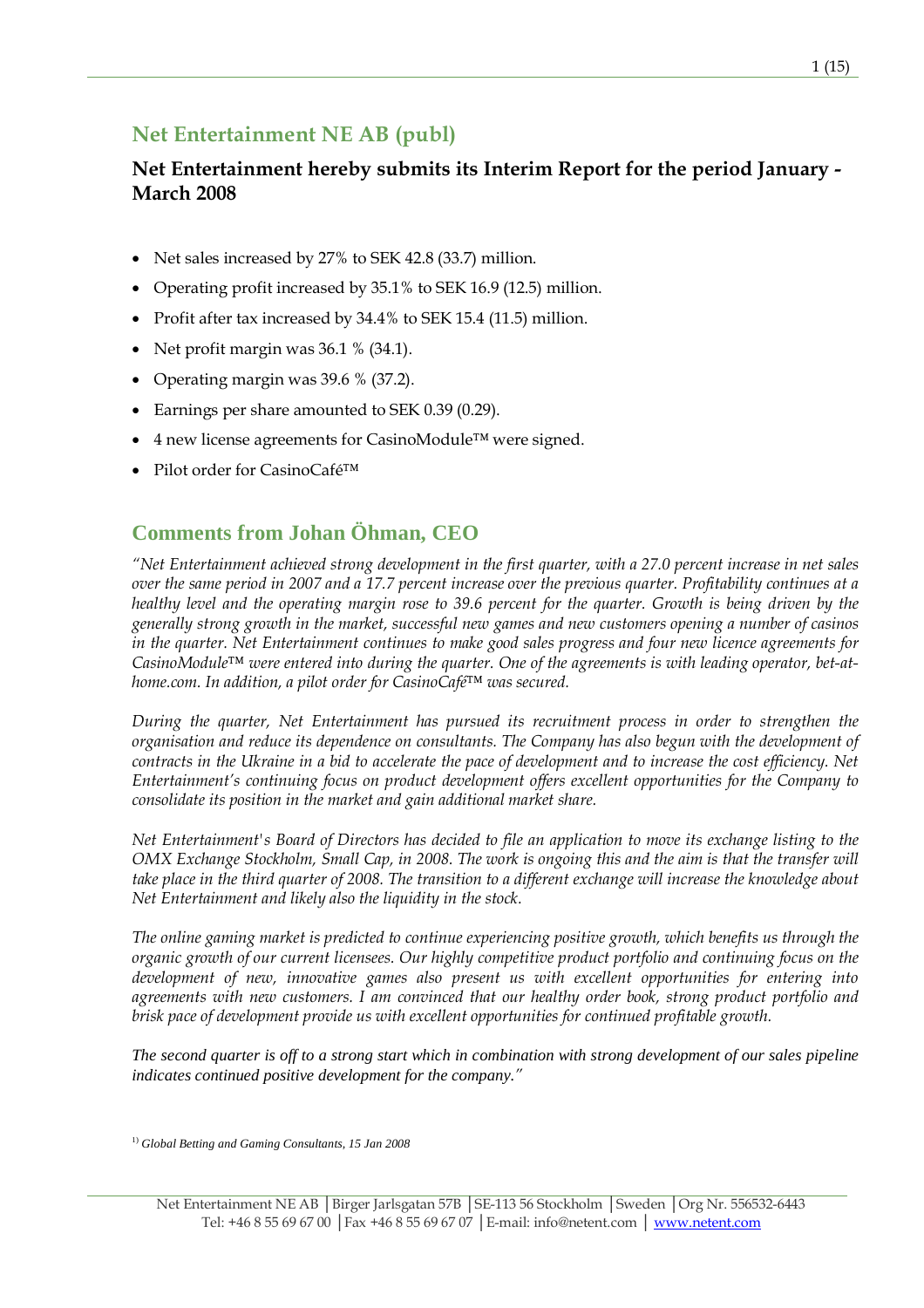### **About Net Entertainment**

Net Entertainment NE AB (Parent Company with corporate identification number 556532-6443) and its subsidiary Net Entertainment Malta Ltd (together, the Group) are leading suppliers of digitally distributed software for Internet gaming. The Company was established in 1996 and has a customer base of just over 50 international gaming companies. Revenues consist of royalties based on the revenues generated by the Company's products and other sales revenues. Net Entertainment is a pure development company and thus does not conduct any gaming operations of its own. The Company is internationally known and associated with innovation, service and quality.

The Group has offices in Stockholm, where all of the Company's technical development activities take place, and on Malta where all commercial

operations, including sales, marketing and product management, are conducted.

The Parent Company has been listed on the Nordic Growth Market (NGM) Equity since April 5, 2007. Net Entertainment's Board of Directors has decided to file an application to move its exchange listing to the OMX Exchange Stockholm, Small Cap, in 2008.

Consolidated net sales have risen steadily over the past five years and stood at SEK 132.0 million for the year ending December 31, 2007.



### **Developments during the quarter**

Net sales for the quarter increased to SEK 42.8 (33.7) million, a 27.0 percent increase over the same period a year ago. Operating profit amounted to SEK 16.9 (12.5) million, which resulted in an operating margin of 39.6 (37.2) percent. During the quarter, four new CasinoModule™ license agreements were signed.

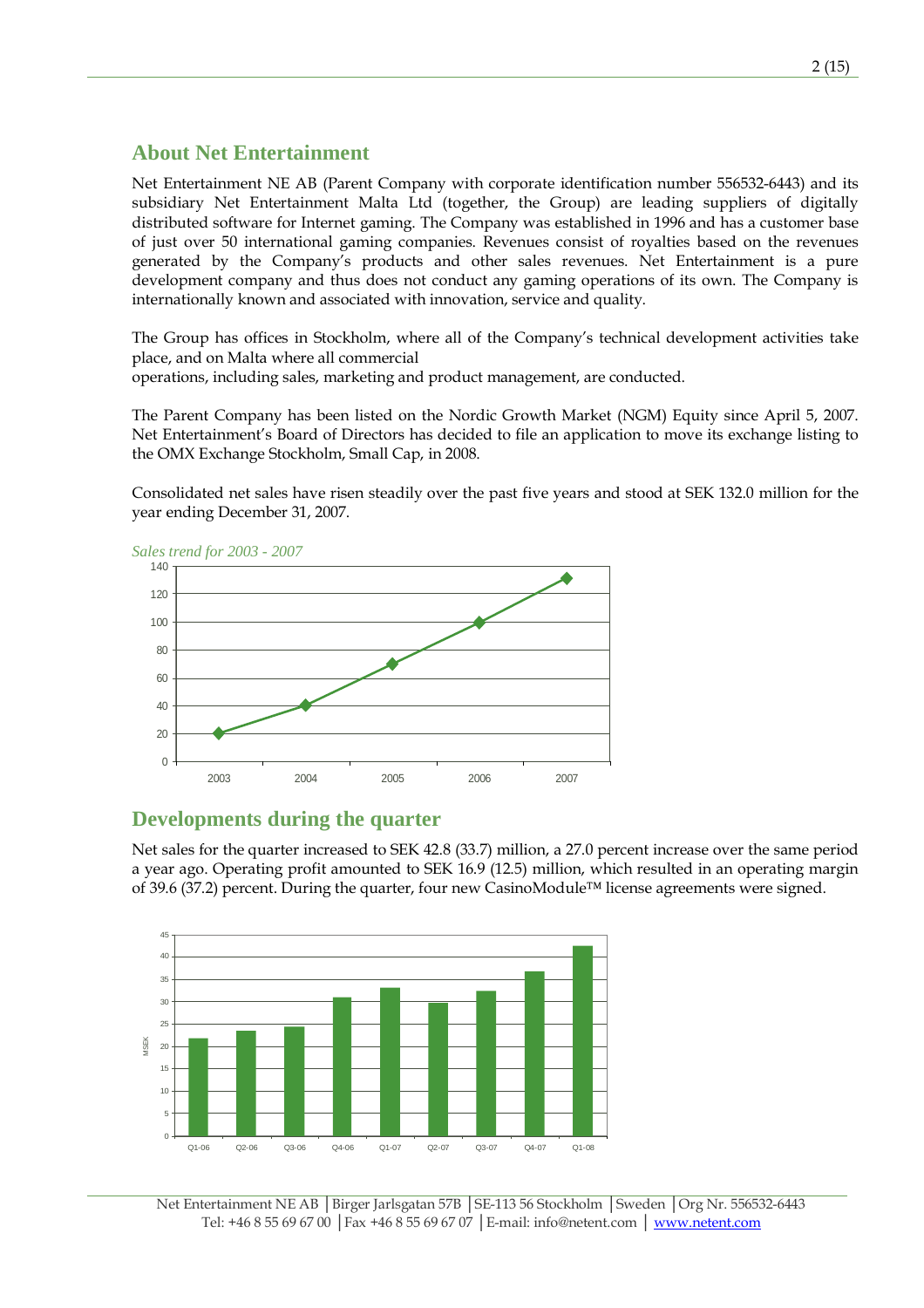The license revenues for the first quarter increased due to good basic market growth, a successful new game release and the addition of several new customers who launched their casino operations. Our ongoing focus on games with high entertainment value continues to be reflected in the license revenues. The Company signed four new agreements in Q1 that generated revenues in the form of setup fees.

Operating profit was up 35.1 percent over the first quarter of 2007 and 11.2 percent over the previous quarter. This trend is due to continued strong growth in sales combined with cost control.

As previously announced, the management team has evaluated the financial length of life for the gaming platforms. Against the background of the existing and expected market and the competitive situation, it has determined that it is difficult to motivate a 5-year depreciation period. It has therefore been decided to shorten the depreciation period to 3 years with effect from January 1, 2008. The new assessment does not cause a write-down requirement for existing platforms in addition to the regular planned depreciation.

During the quarter, six new casinos were launched. These casinos will generate licensing revenues henceforth. At the end of the quarter, the Company had a backlog of 12 casinos ready to be opened in the next few months.

#### *The market*

The market for online gaming continues to grow strongly and global sales for Internet gaming are expected to exceed USD 16 billion in 2008. In the next few years, Europe is expected to represent more than 50 percent of total gaming revenues and grow by 15-20 percent annually, making it by far the largest online gaming market.2

Net Entertainment views the conditions for continued market expansion as good. The market for online gaming is maturing and resulting in consolidations and increased competition between operators. This means that the long-term market will be dominated by fewer players, which will increase demand for "best-of-breed" solutions. Online operators continue to add new products, making them more and more like gaming portals. This helps attract new players and increasing revenues from existing customers through cross-sales. All in all, this development benefits Net Entertainment and the Company means to take an active role in the market restructuring.

The market continues to expand as online gaming attracts new categories of operators and players. Market surveys show, for example, an increasing percentage of women, partly due to the growth of the bingo segment. The traditional image of a typical player, a man aged between 25 and 35, is thus much less predominant than before. At the same time, we are observing how gaming activities are becoming increasingly popular among older age groups. Mature players are sometimes collectively referred to as "Silver Surfers". The younger generation of players, with their experience of playing TV games and easy familiarity with computer technology, are demanding more sophisticated games and features. As a games development company, it is vital to concentrate on the demands from the market and ensure that new products meet the changing demands.

Legal developments in the EU are gradually giving more manoeuvring space for Net Entertainment's customers. The European Court of Justice continues to act against state gaming monopolies, and in the long term the Company believes there will be a regulated gaming market. This will eventually open new possibilities for the operators in the market while introducing new requirements. Net Entertainment is well equipped for this development. For instance, CasinoModule™ already supports the standards for player protection set by the organisation G4.

2) *Global Betting and Gaming Consultants, 15 Jan 2008*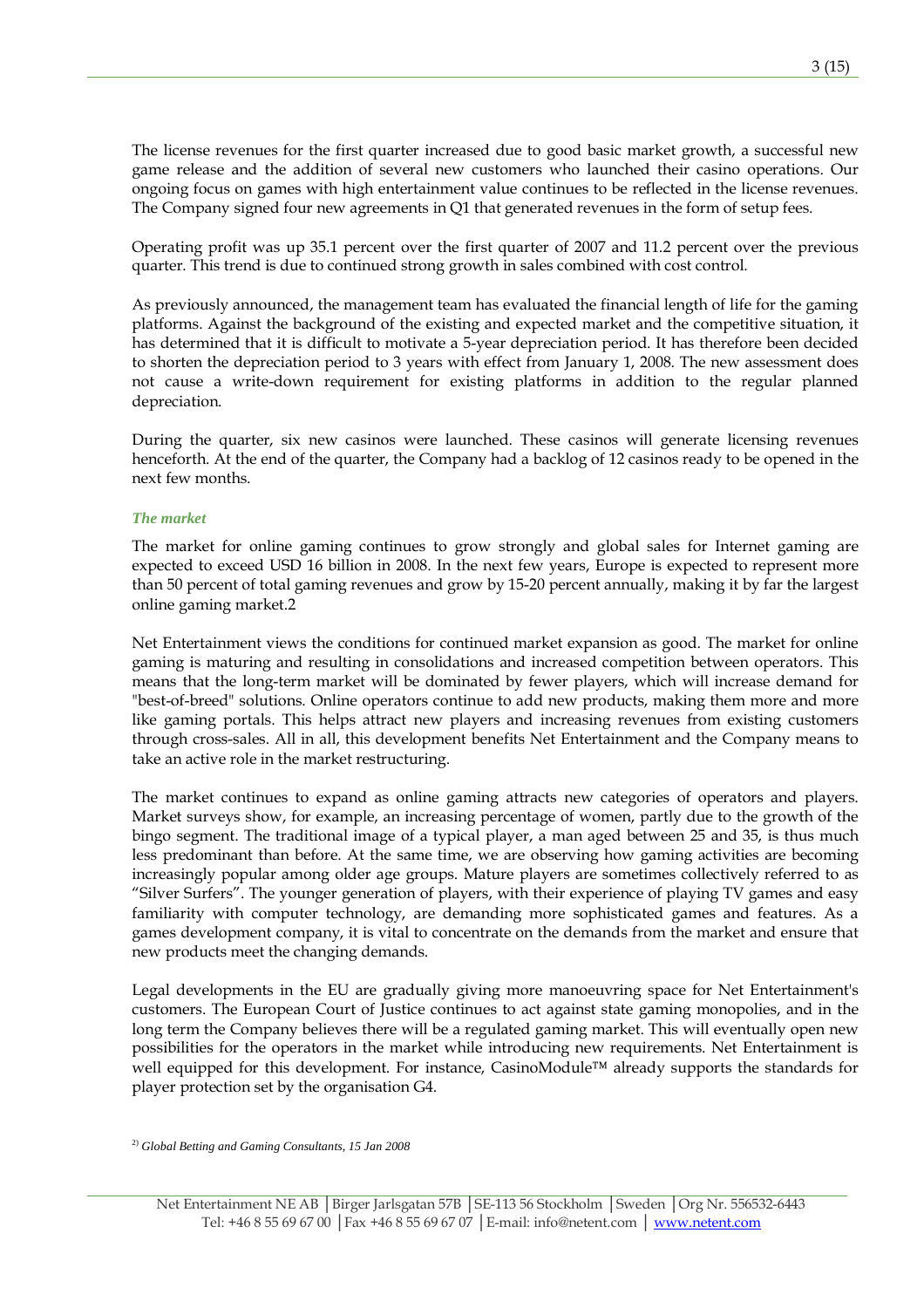#### *Competitors*

Even if the market for online gaming is large and growing, the supplier side is dominated by a small number of players. Net Entertainment has six primary competitors: Boss Media, Chartwell, Cryptologic, Playtech, Microgaming and Real Time Gaming. All of these have a wider product portfolio than Net Entertainment and many have focused on the poker market in recent years. The process of supplier consolidation has continued and during the quarter a number of competitors were acquired from other suppliers.

In the past, Net Entertainment has focused on casino gaming as a well-defined market segment and therefore develops casino solutions of the highest class. This has proved to be a very successful strategy. The management's assessment is that the Company has a market share of about 10%, based on the fact that Net Entertainment delivers casino games to around 10 of the 100 largest sport betting sites. The Company intends to expand its product portfolio over time.

#### *Price trend*

In recent years, the licensing fees for casino solutions have risen in absolute terms. This trend is driven by the operators' increasing sales. During the same period, the royalty level decreased slightly but this trend seems to have stabilised now.

#### *New assignments and customers*

During the quarter, new agreements for delivery of CasinoModule™ were signed with four operators: bet-at-home.com, Smart TV Broadcasting Ltd and two bingo operators who wish to remain anonymous at the time of writing.

### **Cash and cash equivalents, financing and financial position**

The Group's cash flow from operating activities during 2007 amounted to SEK 14.3 (-7.8) million. Cash flow from investing activities was negative in an amount of SEK -3.2 (negative 3.9) million. Cash flow from financing activities amounted to SEK 0.0 (0.0) million. On March 31, 2008, consolidated cash and cash equivalents stood at SEK 36.9 (1.5) million, including SEK 2.3 million of funds held on behalf of licensees.

### **Investments**

During the period, the Group's net investments in intangible assets amounted to SEK 3.2 (2.2) million, and property, plant, and equipment amounted to SEK 0.1 (1.7) million.

### **Personnel and organisation**

There were 71 (55) active employees in the Group at the end of the quarter. Women comprised 30 (29) percent. The total headcount at Net Entertainment, including subcontractors, was 85 (63) at the end of the period. Personnel costs during the period amounted to SEK 14.7 (11.2) million.

At the end of the quarter, 9 (6) persons were employed by the subsidiary Net Entertainment Malta Ltd. The Maltese company is responsible for sales, account management, business development, product management, and marketing.

### **Parent Company**

The Parent Company's earnings for the quarter totalled SEK 24.2 million, compared with SEK 20.0 million for the same period in 2007. Operating profit amounted to SEK 1.9 (1.4) million and the profit after tax reached SEK 1.0 (1.0) million. Cash and cash equivalents in the Parent Company amounted to SEK 29.2 (0.4) million at March 31, 2008. This significant increase can be attributed to the fact that all consolidated cash and cash equivalents from January 1, 2008, are concentrated in the Parent Company.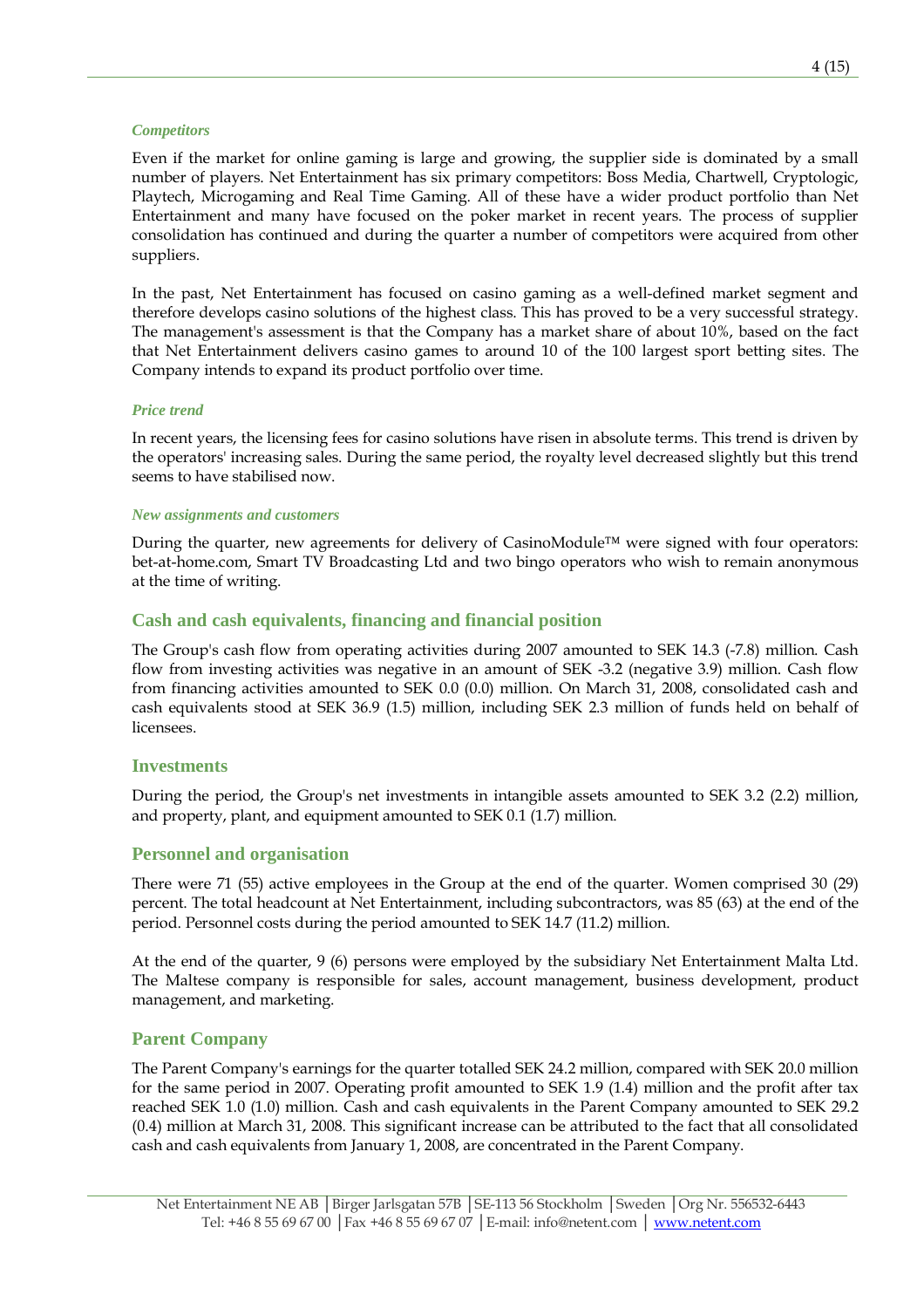### **Events after the end of the period**

Since the end of the quarter, four licensees have begun their casino operations.

### **Outlook ahead**

Net Entertainment predicts a bright future, and it is the Company's assessment that the market will develop well during 2008. As well as a strong, expanding customer base that includes several leading operators, the Company has a solid sales pipeline. By offering a range of market-leading products and services, the Company improves the competitive strength of its existing customers and attracts new operators.

In 2008, Net Entertainment aims to grow more than the market and show strong profitability.

### **Accounting principles**

### *Preparation of the report*

This Interim Report has been prepared in accordance with IAS 34, Interim Financial Reporting and follows the provisions of the Swedish Financial Accounting Standards Council's recommendation RR31, Interim Financial Reporting for Groups. The Parent Company's report has been prepared in accordance with the Swedish Annual Accounts Act and RR 32 Accounting for Legal Entities. The same accounting principles and definitions for key ratio and calculation methods have been used as in the previous Annual Report. Unless otherwise stated, all amounts are expressed in thousands of Swedish kronor (SEK).

No new standards have come into effect that have an impact on Net Entertainment's position or result.

#### *Segment reporting*

The Company's core product, CasinoModule™, represented the majority of revenues during the period. Geographically, Net Entertainment's partners (the operators) offer gaming to their customers in many different countries. Net Entertainment does not have access to information about the end customer (the player) and therefore cannot determine where gaming revenues originate geographically. Net Entertainment's direct customer's domicile is governed by other reasons than proximity to the local market, for instance suitable gaming legislation, taxation reasons, or other reasons. The advantage of the Internet is that it is a global, cross-border distribution form where gaming site owners can be domiciled anywhere in the world and still serve many local markets around the world. Dividing operations into geographical segments according to these companies' legal domicile would not provide relevant information. Similarly, the operations of the Net Entertainment Group are also spread geographically, primarily for legal and market reasons.

### **Risks and uncertainties**

Net Entertainment's operations are exposed to certain risks that could have a varying impact on earnings. These can be divided into industry/operational risks, and financial risks. The management's general view of the risks that could affect operations has not changed significantly compared with the description given in the most recently published Annual Report. The description below is a summary. For a detailed description of the risk profile, see Net Entertainment's 2007 Annual Report, pages 27-28 and page 47.

#### *Industry and operational risks*

As specific industry-related operational risks it is noted that since gaming is regulated by law on most national markets, Net Entertainment, as a supplier of casino games, and its customers are dependent on the legal situation of the gaming industry, and can be significantly affected by political decisions and changes in legislation. Net Entertainment has a class 4 license on Malta, which means that the Company is permitted to operate hosting for its customers. It is crucial that this license is maintained and extended. Since 2005, Net Entertainment is a member of the organisation G4, which works to prevent gaming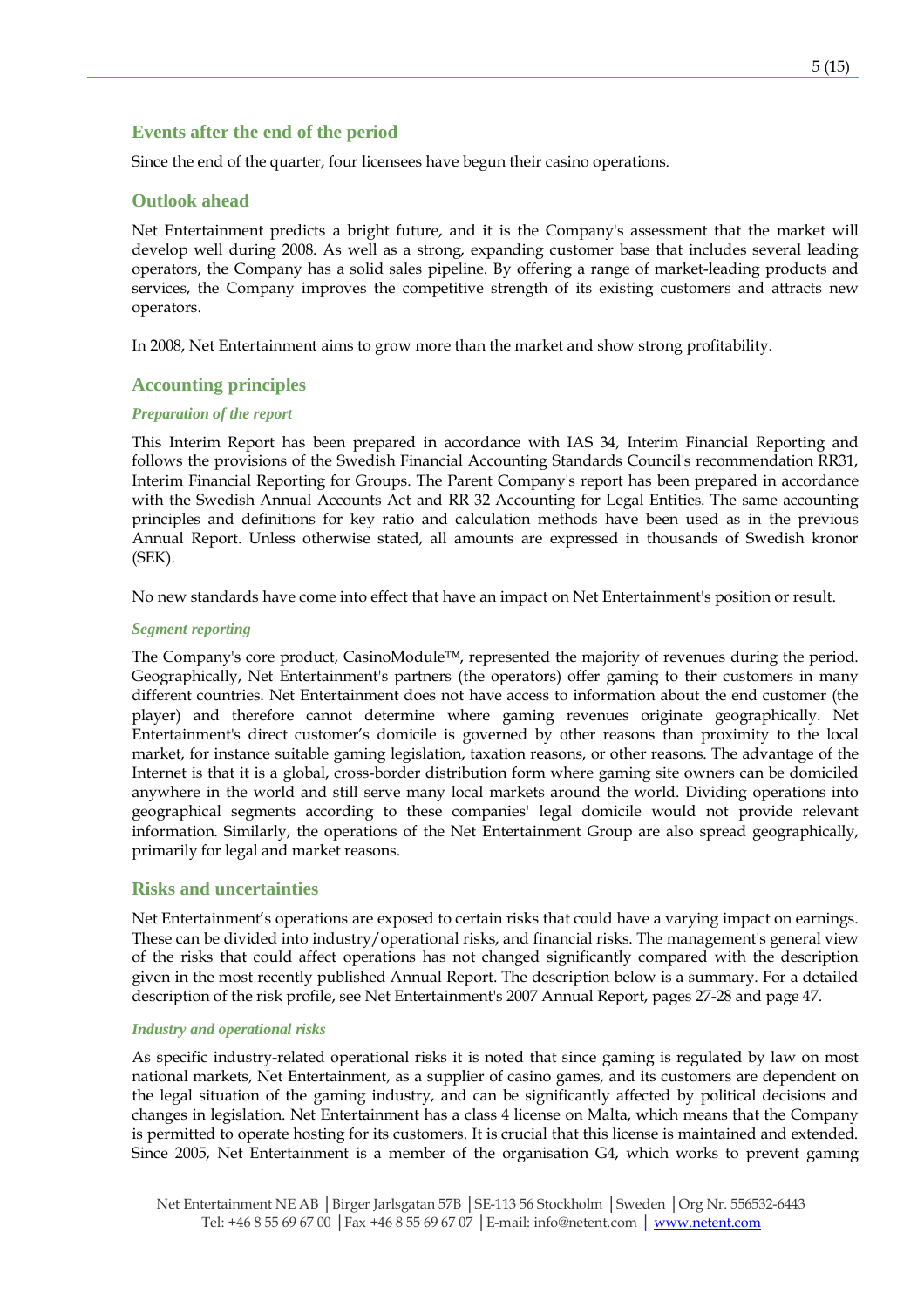addiction (this membership is despite the fact that the Company itself does not have any gaming operations). CasinoModule™ has been adapted to follow the organisation's guidelines.

Other operational risks include the Company's dependency on maintaining the technical competence of its personnel, protecting internally developed products, intellectual property and contracts and maintaining larger customer contracts. The Company's competitors and general fluctuations in the market naturally also affect its situation.

#### *Financial risks*

The Group's results are exposed to changes in exchange rates as the majority of its sales are in Euro, and costs (transaction exposure) are in Swedish kronor. Some of Net Entertainment's sales are currently hedged.

Profit/loss and equity are also affected by changes in exchange rates when the foreign subsidiaries' profits, assets and liabilities are translated to SEK (translation exposure). Foreign subsidiaries' equity is not currently hedged. The Group's operations on Malta have been exempt from VAT to date.

The Maltese authorities are currently reviewing their regulations on foreign gaming companies, but it is not currently possible to gain a definite understanding of possible pending regulatory changes. If some areas of the Company's operations become subject to VAT, it will most likely have a negative impact on Company profitability.

### **Future reporting**

The Interim Report for the period April-June 2008 will be published on August 18, 2008.

Net Entertainment NE AB is required to publicly disclose the information in this report under the Securities Market Act and/or Financial Instruments Trading Act. The information was submitted for publication on May 5, 2008, at 08:30 CET.

Stockholm, May 5<sup>th</sup>, 2008.

Johan Öhman Chief Executive Officer

This Interim Report has not been subject to review by the Company's auditor.

Questions may be directed to: Johan Öhman Chief Executive Officer Phone: +46 (0)8-556 967 00 johan.ohman@netent.com

Website: www.netent.com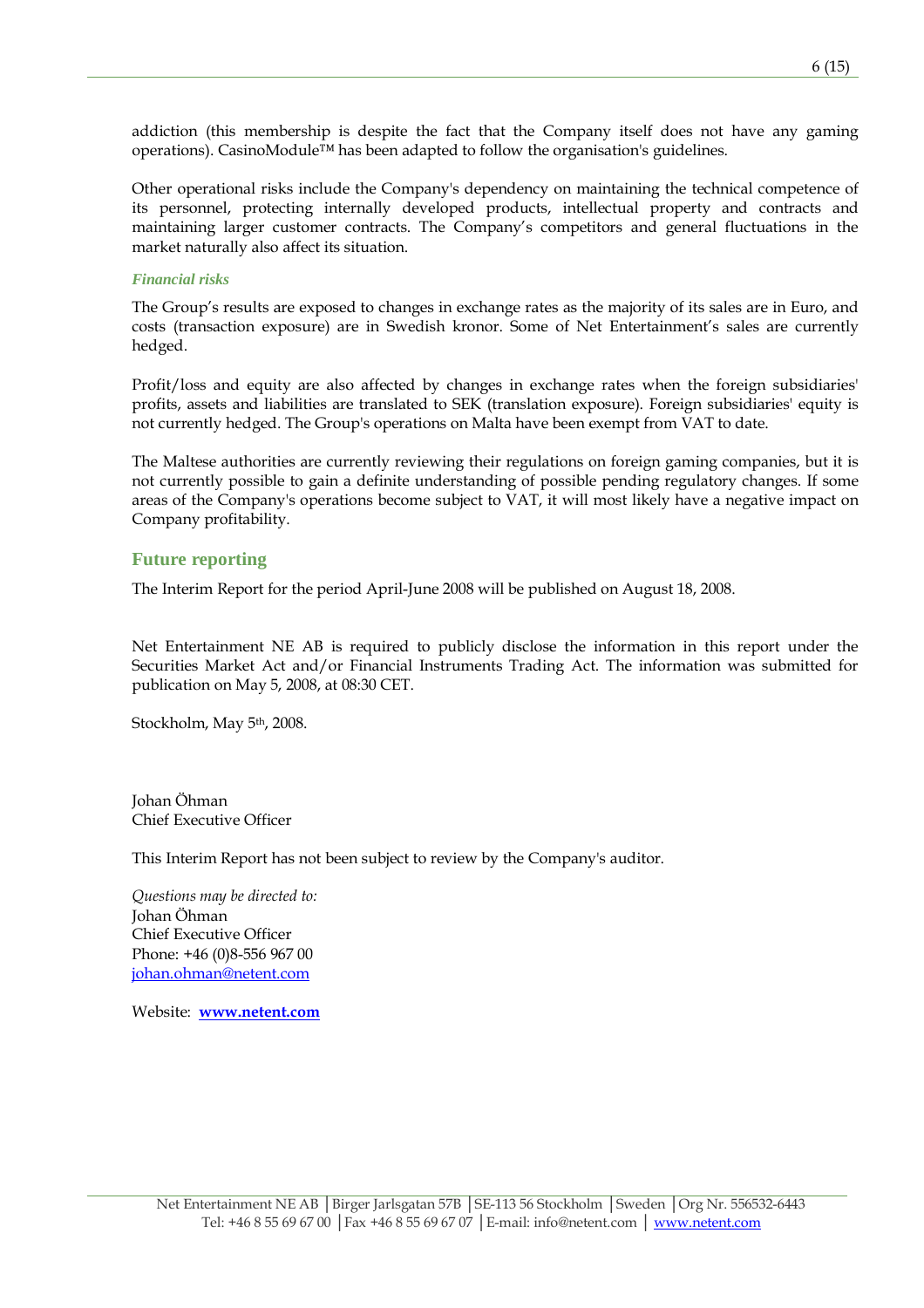# **Consolidated income statement in summary**

|                                                 | Jan-March  | Jan-March | Jan-Dec  |
|-------------------------------------------------|------------|-----------|----------|
|                                                 | 2008       | 2007      | 2007     |
|                                                 |            |           |          |
| Revenues                                        | 42 469     | 33 165    | 131 145  |
| Other revenue                                   | 282        | 489       | 875      |
| Capitalised work for own use                    | 3 1 5 7    | 2 2 2 7   | 9 9 6 7  |
| Other external expenses                         | $-11314$   | $-100069$ | $-39263$ |
| Personnel expenses                              | $-14\,702$ | $-11212$  | $-44250$ |
| Depreciation/amortisation                       | $-2918$    | $-1992$   | $-7839$  |
| Other operating expenses                        | -50        | $-83$     | $-55$    |
| <b>Operating profit</b>                         | 16 924     | 12 5 25   | 50 580   |
| Financial revenue                               | 333        |           | 411      |
| Financial expense                               | $-685$     | $-4$      | $-187$   |
| Profit before tax                               | 16 572     | 12 5 21   | 50 804   |
| Income tax                                      | $-1156$    | $-1053$   | -4 893   |
| Profit for the period                           | 15 4 16    | 11 468    | 45 911   |
| Attributable to:                                |            |           |          |
| Parent Company shareholders                     | 15 4 16    | 11 468    | 45 911   |
| Earnings per share (before/after dilution, SEK) | 0.39       | 0.29      | 1.16     |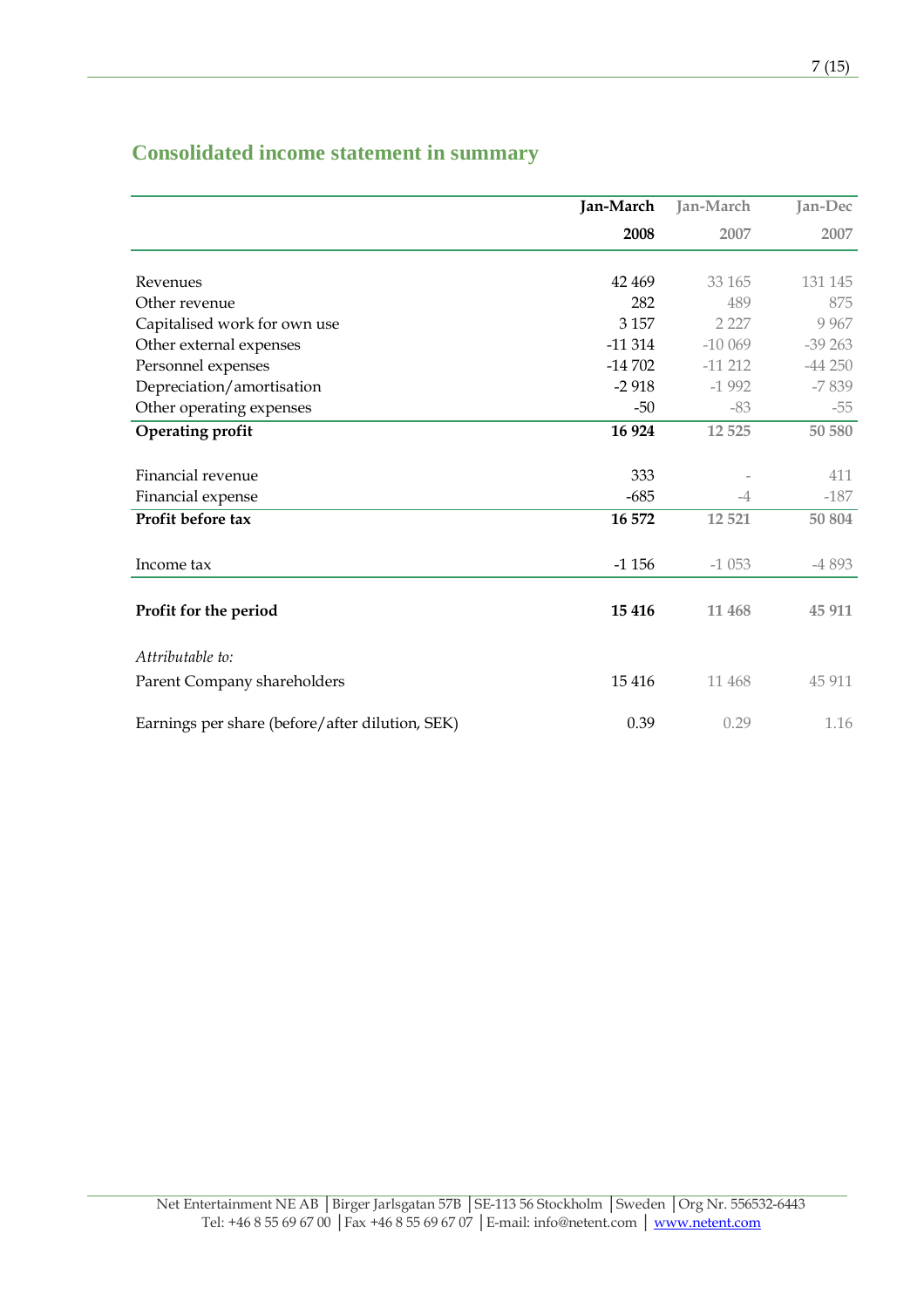| <b>Parent Company income statement in summary</b> |  |  |  |  |
|---------------------------------------------------|--|--|--|--|
|---------------------------------------------------|--|--|--|--|

|                              | Jan-March | Jan-March | Jan-Dec  |
|------------------------------|-----------|-----------|----------|
|                              | 2008      | 2007      | 2007     |
|                              |           |           |          |
| Revenues                     | 24 239    | 19 9 85   | 78 050   |
| Other revenue                | 50        | 489       | 874      |
| Capitalised work for own use |           | 2 2 2 7   | 4 620    |
| Other external expenses      | $-7688$   | $-8716$   | $-32827$ |
| Personnel expenses           | $-12904$  | $-11076$  | $-40509$ |
| Depreciation/amortisation    | $-1724$   | $-1471$   | $-5208$  |
| Other operating expenses     | -50       |           | $-56$    |
| Operating profit             | 1923      | 1 4 3 8   | 4 9 4 4  |
|                              |           |           |          |
| Financial revenue            | 152       |           | 29 710   |
| Financial expense            | $-651$    | $-4$      | $-186$   |
| Profit before tax            | 1 4 2 4   | 1 4 3 4   | 34 468   |
|                              |           |           |          |
| Income tax                   | $-399$    | $-403$    | $-1458$  |
|                              |           |           |          |
| Profit for the period        | 1 0 25    | 1 0 3 1   | 33 010   |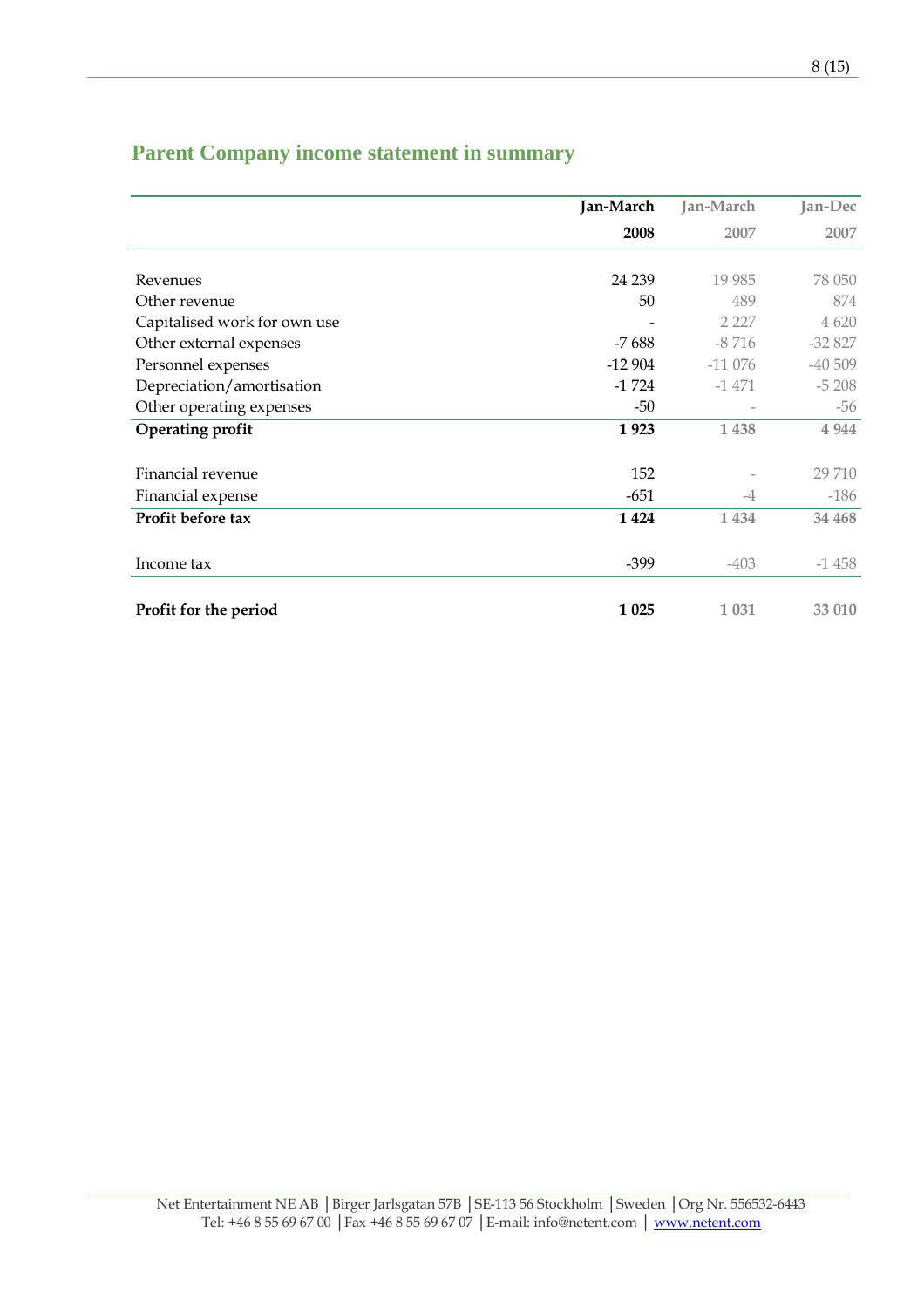# **Consolidated balance sheet in summary**

| <b>Assets</b>                         | 2008-03-31 | 2007-03-31 | 2007-12-31 |
|---------------------------------------|------------|------------|------------|
|                                       |            |            |            |
| Intangible assets                     | 24 918     | 20 833     | 24 24 6    |
| Property, plant and equipment         | 5406       | 5612       | 5860       |
| Other long-term receivables           | 5          | 49         | 18         |
| Total non-current assets              | 30 329     | 26 4 94    | 30 1 24    |
|                                       |            |            |            |
| Accounts receivable                   | 11 522     | 11 863     | 11 143     |
| Prepaid expenses and accrued revenues | 18 831     | 15 540     | 15874      |
| Current tax recoverable               | 13 100     | 2 7 2 4    | 12 953     |
| Other receivables                     | 4 0 8 9    | 1 348      | 2 0 8 5    |
| Cash and cash equivalents             | 36 886*    | 1518       | 25 915     |
| <b>Total current assets</b>           | 84 428     | 32 993     | 67 970     |
|                                       |            |            |            |
| <b>TOTAL ASSETS</b>                   | 114 757    | 59 487     | 98 0 94    |
|                                       |            |            |            |

| <b>EQUITY AND LIABILITIES</b>                    | 2008-03-31 | 2007-03-31 | 2007-12-31 |
|--------------------------------------------------|------------|------------|------------|
|                                                  |            |            |            |
| Share capital                                    | 1 1 9 1    | 1 1 9 1    | 1 1 9 1    |
| Other capital contributed                        | 34 200     | 34 200     | 34 200     |
| Reserves                                         | 645        | -89        | 801        |
| Retained earnings incl. profit/loss for the year | 32 369     | $-7601$    | 16 9 53    |
| Total equity                                     | 68 405     | 27 701     | 53 145     |
|                                                  |            |            |            |
| Deferred tax liabilities                         | 2 1 8 3    | 843        | 2 1 9 5    |
| Total non-current liabilities                    | 2 1 8 3    | 843        | 2 1 9 5    |
|                                                  |            |            |            |
| Accounts payable                                 | 11 498     | 3531       | 4739       |
| Current tax liabilities                          | 17 538     | 8656       | 21 875     |
| Other liabilities                                | 3874       | 5 5 3 0    | 7399       |
| Accrued expenses and prepaid revenue             | 11 259     | 13 2 2 6   | 8741       |
| <b>Total current liabilities</b>                 | 44 169     | 30 943     | 42 754     |
|                                                  |            |            |            |
| <b>TOTAL EQUITY AND LIABILITIES</b>              | 114 757    | 59 487     | 98 0 94    |

\*Closing cash and cash equivalents for the period include SEK 2 309 000 which are funds held on behalf of licensees.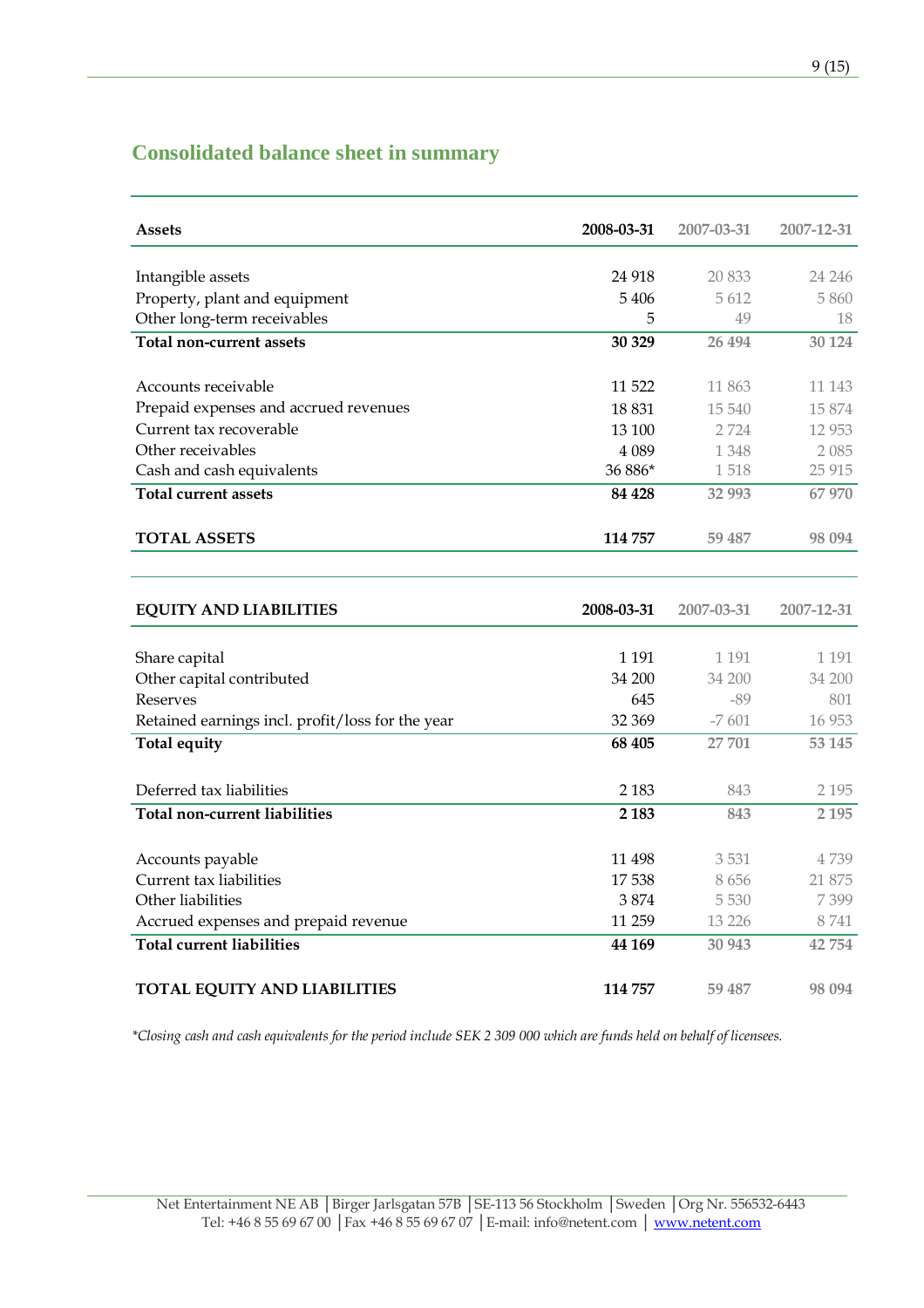## **Parent Company balance sheet in summary**

| <b>ASSETS</b>                         | 2008-03-31 | 2007-03-31 | 2007-12-31       |
|---------------------------------------|------------|------------|------------------|
|                                       |            |            |                  |
| Intangible assets                     | 11 243     | 13 3 8 5   | 12 656           |
| Property, plant and equipment         | 2815       | 1693       | 3635             |
| Shares in subsidiary                  | 182        | 216        | 216              |
| Other long-term receivables           | 5          | 42         | 5                |
| Total non-current assets              | 14 245     | 15 3 36    | 16 512           |
|                                       |            |            |                  |
| Accounts receivable                   | 9 1 1 5    | 7690       | 4                |
| Receivables from Group companies      | 29 3 22    | 9 2 6 2    | 29 545           |
| Prepaid expenses and accrued revenues | 2674       | 8 0 8 4    | 2 0 2 4          |
| Current tax recoverable               | 258        | 88         | $\left( \right)$ |
| Other receivables                     | 4 0 9 3    | 1 2 1 9    | 2 083            |
| Cash and cash equivalents             | 29 167     | 409        | 12 4 62          |
| Total current assets                  | 74 629     | 26 752     | 46 118           |
|                                       |            |            |                  |
| <b>TOTAL ASSETS</b>                   | 88 874     | 42 088     | 62 630           |

| <b>EQUITY AND LIABILITIES</b>        | 2008-03-31 | 2007-03-31 | 2007-12-31 |
|--------------------------------------|------------|------------|------------|
|                                      |            |            |            |
| Share capital                        | 1 1 9 1    | 1 1 9 1    | 1 1 9 1    |
| Statutory reserve                    | 38         | 38         | 38         |
| Retained earnings                    | 36 660     | 13 5 39    | 3 650      |
| Profit/loss for the year             | 1 0 25     | 1 0 3 1    | 33 010     |
| Total equity                         | 38 914     | 15799      | 37889      |
| <b>Untaxed reserves</b>              | 2982       | 2 9 8 2    | 2 9 8 2    |
| Accounts payable                     | 2433       | 3531       | 4 5 0 4    |
| Liabilities to Group companies       | 33 661     | 1 4 2 1    | 1806       |
| Current tax liabilities              | 1799       | 5 3 6 5    | 6 7 6 3    |
| Other liabilities                    | 165        | 5 5 0 3    | 924        |
| Accrued expenses and prepaid revenue | 8 9 2 0    | 7 487      | 7762       |
| <b>Total current liabilities</b>     | 46 978     | 23 307     | 21 759     |
| <b>TOTAL EQUITY AND LIABILITIES</b>  | 88 874     | 42 088     | 62 630     |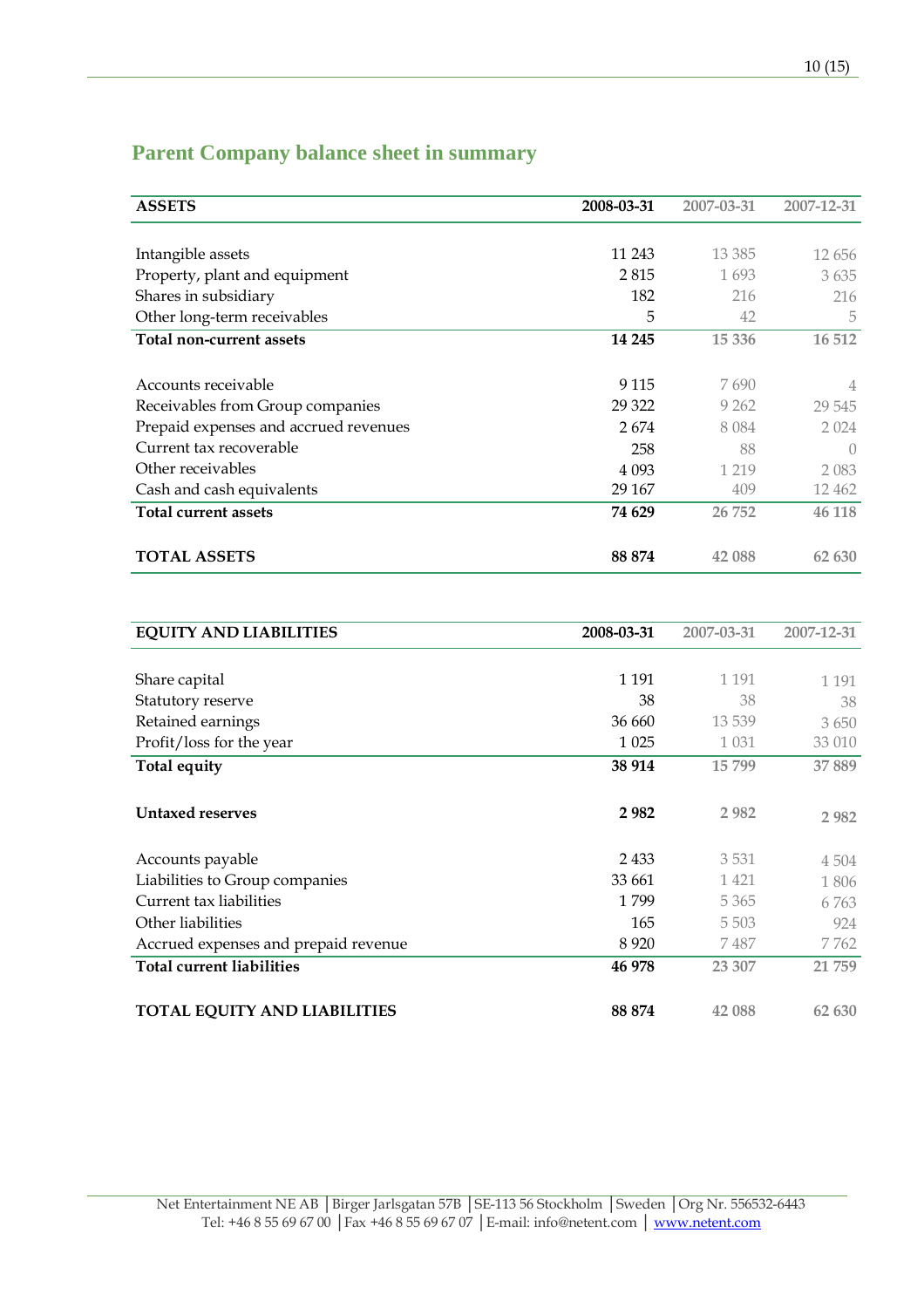|                                                        | Jan-March  | Jan-March  | Jan-Dec    |
|--------------------------------------------------------|------------|------------|------------|
|                                                        | 2008       | 2007       | 2007       |
| Sales (SEK thousands)                                  | 42 751     | 33 654     | 132 020    |
| Operating profit (SEK thousands)                       | 16 9 24    | 12 5 25    | 50 580     |
|                                                        | 16 572     | 12 5 21    | 50 804     |
| Profit before tax (SEK thousands)                      |            |            |            |
| Profit/loss for the period (SEK thousands)             | 15 4 16    | 11 4 68    | 45 911     |
| Operating margin (percent)                             | 39.6       | 37.2       | 38.3       |
| EBIT margin (percent)                                  | 40.4       | 37.2       | 38.5       |
| Profit margin (percent)                                | 38.8       | 37.2       | 38.5       |
| Net profit margin (percent)                            | 36.1       | 34,1       | 34.8       |
| Return on investment on shareholders' equity (percent) | 25.4       | 52.4       | 132.6      |
| Equity/assets ratio (percent)                          | 59.6       | 46.6       | 54.2       |
| Quick ratio (percent)                                  | 191.1      | 106.6      | 159.0      |
| Net interest-bearing liabilities (SEK thousands) *     | $-36886$   | $-1518$    | $-25915$   |
| Net debt/equity ratio (multiple)                       | $-0.5$     | $-0.1$     | $-0.5$     |
| Average number of employees                            | 69         | 54         | 60         |
| Employees at period-end                                | 71         | 55         | 67         |
| Earnings per share                                     | 0.39       | 0.29       | 1.16       |
| Equity per share (SEK)                                 | 1.73       | 0.70       | 1.34       |
| Cash flow per share (SEK)                              | 0.28       | $-0.29$    | 0.33       |
| Average number of outstanding shares                   | 39 553 716 | 39 553 716 | 39 553 716 |
| Number of outstanding shares at period-end             | 39 553 716 | 39 553 716 | 39 553 716 |

## **Consolidated key data and figures**

\* A negative figure means that the Company has a net cash position (the Company has a positive cash flow and no debt).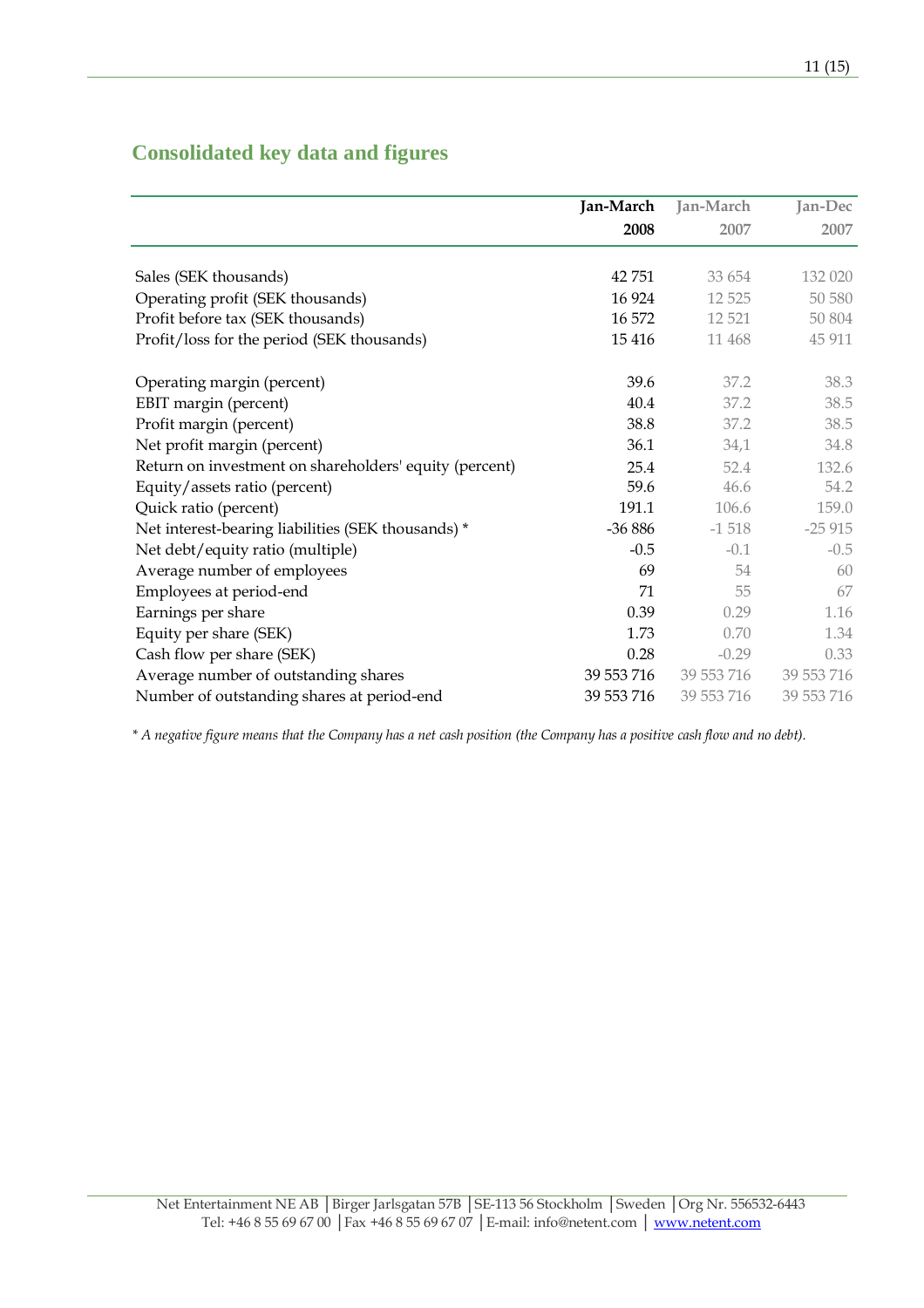|                                                                                             |               |             |          | Retained     |        |
|---------------------------------------------------------------------------------------------|---------------|-------------|----------|--------------|--------|
| 2008                                                                                        |               | Other       |          | earnings     |        |
|                                                                                             |               | capital     |          | incl. profit | Total  |
|                                                                                             | Share capital | contributed | Reserves | for year     | equity |
| Opening equity, January 1, 2008                                                             | 1 1 9 1       | 34 200      | 801      | 16 953       | 53 145 |
| Translation differences for the                                                             |               |             |          |              |        |
| year                                                                                        |               |             | $-156$   |              | -156   |
| Total changes in value<br>recognised directly in equity,<br>excl. transactions with company |               |             |          |              |        |
| owners                                                                                      |               |             | $-156$   |              | -156   |
| Profit/loss for the period                                                                  |               |             |          | 15416        | 15416  |
| Total changes in value, excl.<br>transactions with company                                  |               |             |          |              |        |
| owners                                                                                      |               |             | $-156$   | 15 4 16      | 15 260 |
| Closing equity, March 31, 2008                                                              | 1 1 9 1       | 34 200      | 940      | 32 369       | 68 405 |
|                                                                                             |               |             |          |              |        |
|                                                                                             |               |             |          | Retained     |        |
| 2007                                                                                        |               | Other       |          | earnings     |        |
|                                                                                             |               | capital     |          | incl. profit | Total  |
|                                                                                             | Share capital | contributed | Reserves | for year     | equity |
|                                                                                             |               |             |          |              |        |

| 2007                            |               | VUIT        |          | саншіgэ      |        |
|---------------------------------|---------------|-------------|----------|--------------|--------|
|                                 |               | capital     |          | incl. profit | Total  |
|                                 | Share capital | contributed | Reserves | for year     | equity |
| Opening equity, January 1, 2007 | 1 1 8 7       | 34 204      | $-232$   | $-19069$     | 16 090 |
| Translation differences for the |               |             |          |              |        |
| year                            |               |             | 143      |              | 143    |
| Total changes in value          |               |             |          |              |        |
| recognised directly in equity,  |               |             |          |              |        |
| excl. transactions with company |               |             |          |              |        |
| owners                          |               |             | 143      |              | 143    |
| Profit/loss for the period      |               |             |          | 11 4 68      | 11 468 |
| Total changes in value, excl.   |               |             |          |              |        |
| transactions with company       |               |             |          |              |        |
| owners                          |               |             | 143      | 11 4 68      | 11 611 |
| <b>Stock Dividend</b>           | 4             | -4          |          |              |        |
| Closing equity, March 31, 2007  | 1 1 9 1       | 34 200      | $-89$    | $-7601$      | 27 701 |
|                                 |               |             |          |              |        |

There is no minority interest in the Group. All equity is therefore attributed to Parent Company shareholders.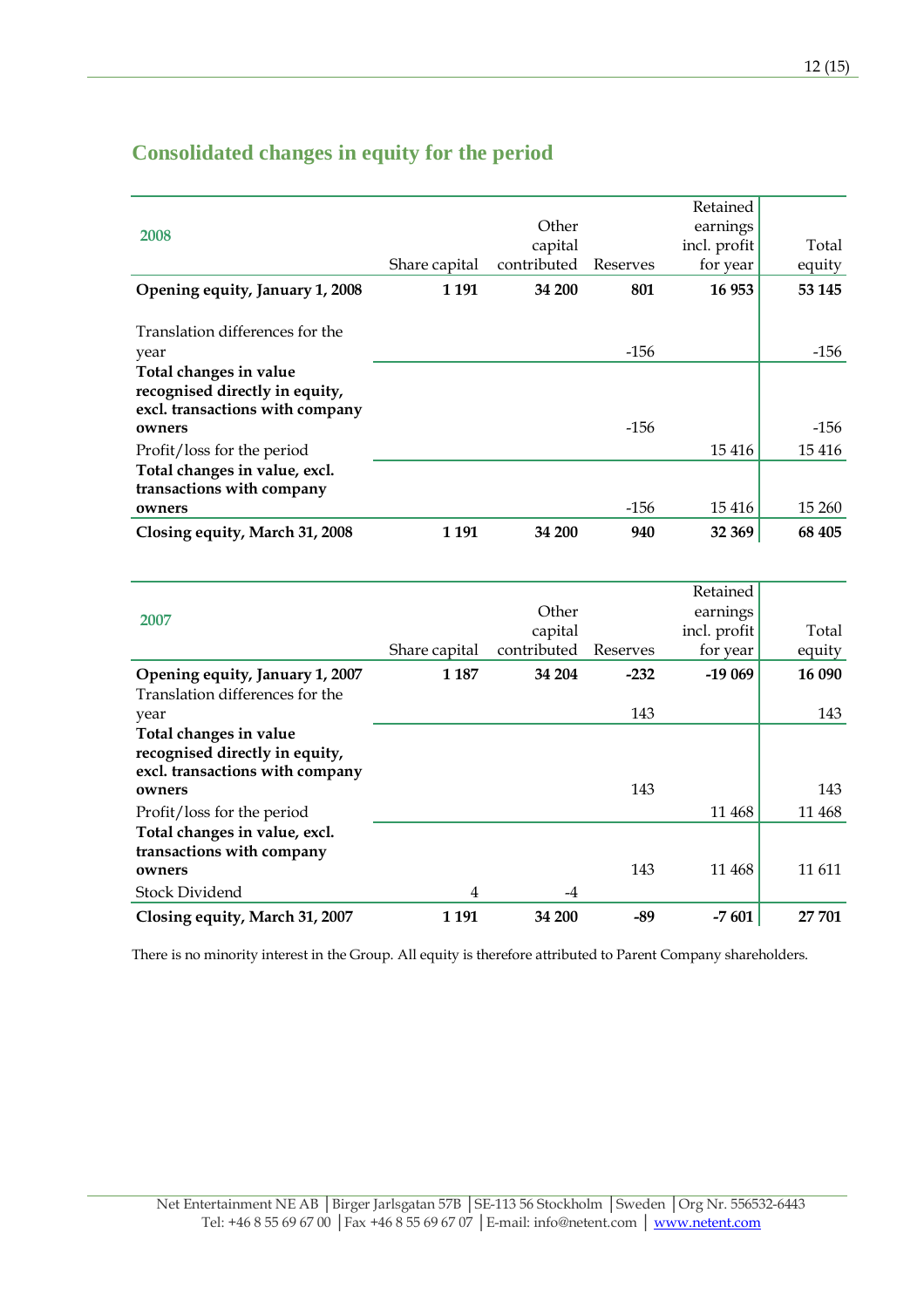# **Consolidated cash flow statement in summary**

|                                                                                                                                                                    | Jan-March              | Jan-March                     | Jan-Dec                    |
|--------------------------------------------------------------------------------------------------------------------------------------------------------------------|------------------------|-------------------------------|----------------------------|
|                                                                                                                                                                    | 2008                   | 2007                          | 2007                       |
| Cash flows from operating activities before changes in<br>working capital                                                                                          | 13881                  | 13 9 58                       | 59 388                     |
| Changes in working capital                                                                                                                                         | 412                    | $-21\,719$                    | $-23509$                   |
| Cash flow from operating activities                                                                                                                                | 14 29 3                | $-7761$                       | 35 879                     |
| Acquisition of intangible assets<br>Acquisition of property, plant and equipment<br>Sales of property, plant and equipment<br>Divestment of other financial assets | $-3157$<br>$-81$<br>13 | $-2228$<br>$-4801$<br>3 1 3 2 | $-10,460$<br>$-3003$<br>24 |
| Cash flow from investing activities                                                                                                                                | $-3225$                | $-3897$                       | $-13439$                   |
| Dividends paid                                                                                                                                                     |                        |                               | $-9889$                    |
| Cash flows from financing activities                                                                                                                               | -                      | $\overline{a}$                | $-9889$                    |
| Exchange rate differences in cash and cash equivalents                                                                                                             | -97                    | 122                           | 311                        |
| Cash flow for the period                                                                                                                                           | 10 971*                | $-11536$                      | 12862                      |

\*Closing cash and cash equivalents for the period include SEK 2 309 000 which are funds held on behalf of licensees.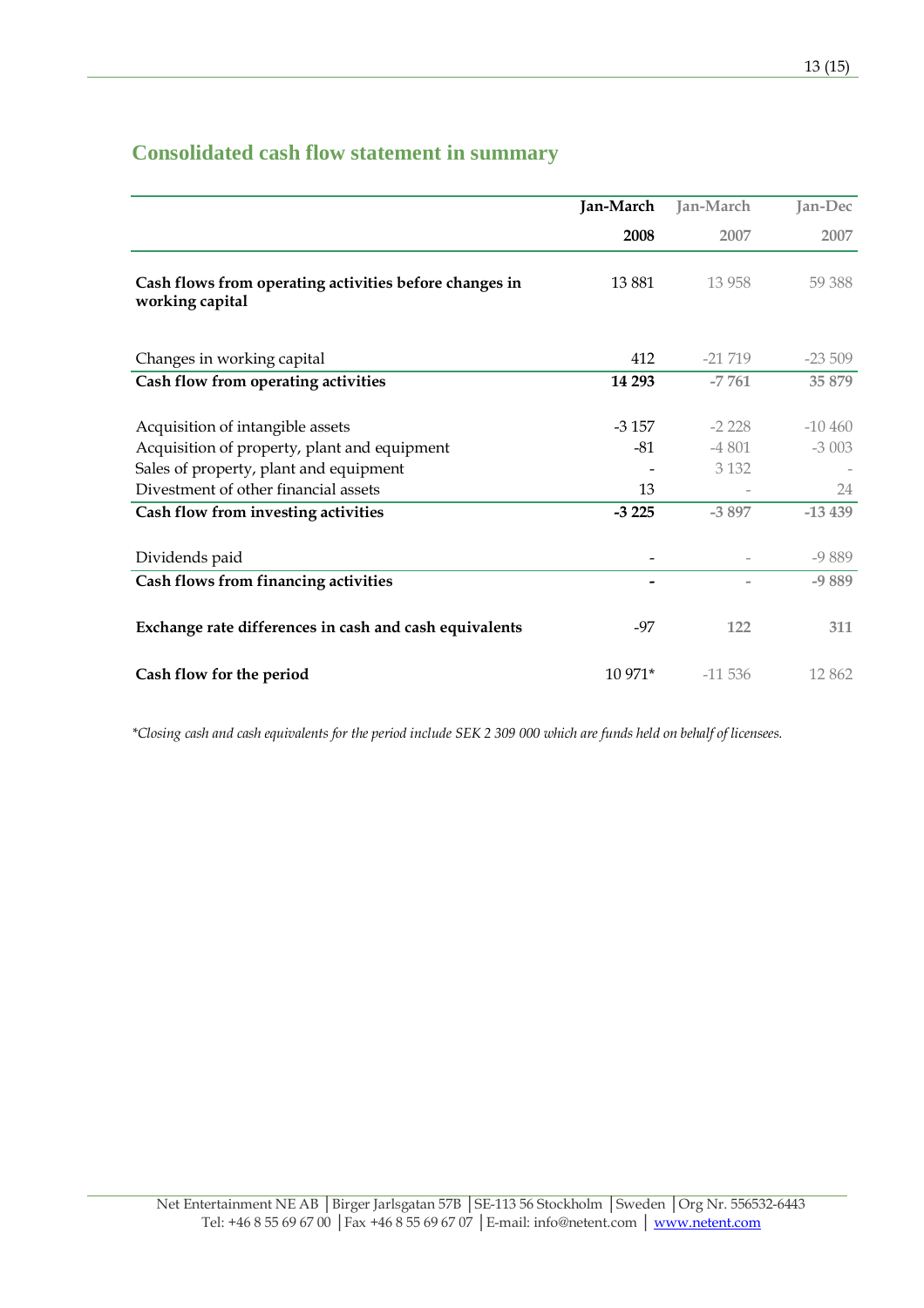## **Definitions**

### Operating margin

Operating profit/loss divided by revenues for the period.

### EBIT margin

Operating profit/loss plus financial income, divided by revenues for the period.

### Profit margin

Profit/loss after financial items divided by revenues for the period.

### Net profit margin

Profit/loss after tax, divided by revenues for the period.

### Return on investment on shareholders' equity

The period's profit/loss divided by average shareholder equity for the period.

### Equity/assets ratio

Equity at the end of period as a percentage of total assets at the end of period. Acid test ratio

Current assets divided by current liabilities, including proposed but not yet adopted dividends. Net interest-bearing liabilities

Net of interest-bearing provisions and liabilities less financial assets including cash and cash equivalents. Net debt/equity ratio (multiple)

Net of interest-bearing provisions and liabilities less financial assets including cash and cash equivalents divided by shareholders' equity.

### Average number of employees

The number of employees converted into full-time equivalents.

Number of employees at year-end

The number of employees on the last monthly wage-payment day.

### Earnings per share

Earnings after tax divided by the average number of shares outstanding during the period.

### Shareholders' equity per share

Shareholders' equity divided by the number of shares outstanding at the end of the period.

## Cash flow per share

Cash flow for the year, divided by the weighted average number of shares outstanding during the year, adjusted for additional shares in the event of conversion of outstanding warrants.

### Number of shares outstanding

The number of shares outstanding at the close of each period, adjusted for bonus issue and share split.